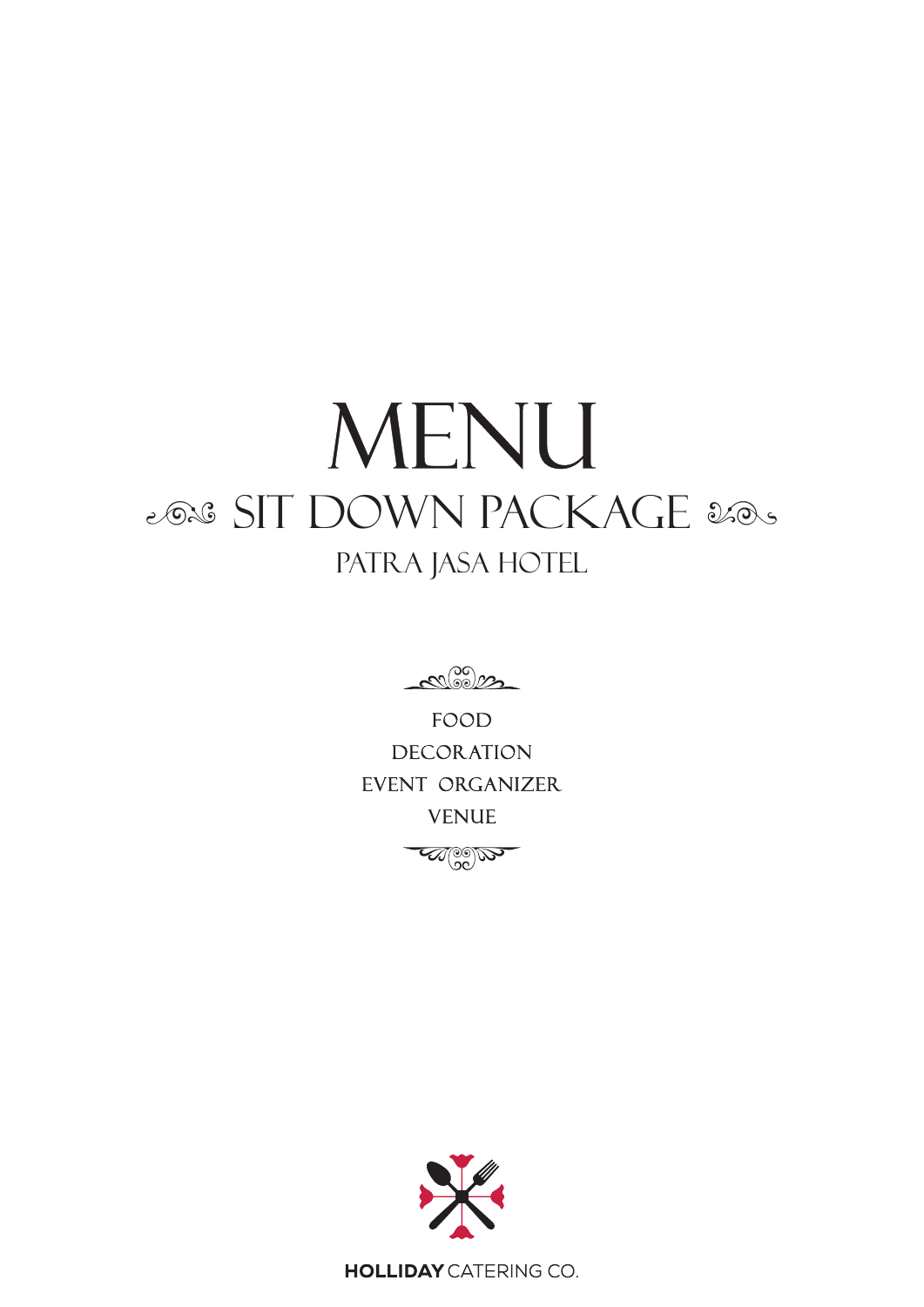PATRA JASA HOTEL

*Sit Down Package* 

## 20 1 8

*Preparation before the Event* Complimentary Food Tasting for 10 Persons One Month Prior to The Event

 $\hat{\alpha}$ 

*On the Event Day* **at Grand Rama Ballroom** 1000 Persons (100 Tables) 1200 Persons (120 Tables) 1400 Persons (140 Tables) **at Poncowati Room** 600 Persons (60 Tables)

 $\hat{\sigma}$ 

*Package Benefits* Standard Decoration Event Organizer Free Rental Venue with Standard Facility

 $\hat{\infty}$   $\hat{\infty}$   $\hat{\infty}$ 

## *Contact Us* Bp. Yoyok Waluyo Hp. 081 824 3312

This package & price may change without prior notice. This package is valid for the year 2018.



**managed by Holliday Group** HEAD OFFICE: Jl. Pemuda No. 35 Semarang 50139 Indonesia

T +62 24 3545 900  $F + 62243542800$ e. sales@holliday.co.id www.holliday.co.id/catering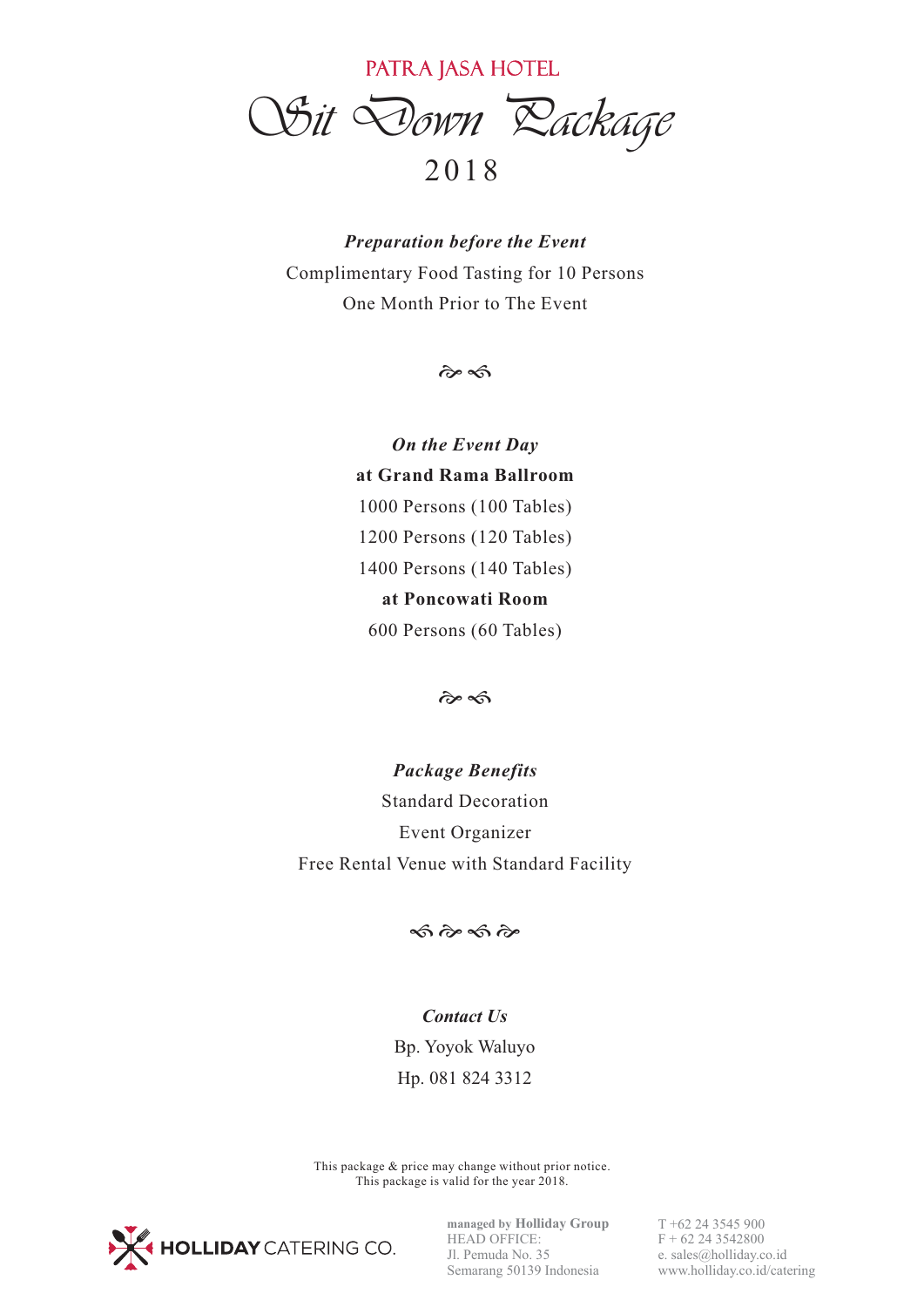PATRA JASA HOTEL

*Sit Down Package A*

 $(8-COURSE MEMU)$ 

Food Menu

FISH LIPS SOUP WITH CRAB MEAT (INDIVIDUAL) *sup bibir ikan daging kepiting*

HONG KONG FRIED CHICKEN WITH CRACKERS *ayam goreng hongkong*

WOK FRIED SINGAPORE BLACK PEPPER BEEF TENDERLOIN *daging sapi lada hitam singapore*

> CRISPY TRIO GOLDEN PRAWN PLATTER *udang shanghai | salad udang | lumpia udang*

BRAISED ABALONE MUSHROOM WITH BROCCOLI *tumis sayuran aneka seafood*

HOMEMADE SALTED EGG FRIED DORY FISH *ikan dory masak telur asin*

YANG CHOW FRIED RICE & FRIED HOMEMADE NOODLES *nasi goreng yang chow & bakmi goreng*

 $\hat{\alpha}$ 

Dessert

BIRD NEST JELLY DESSERT WITH DRIED LONGAN (INDIVIDUAL) *es sarang burung dengan lengkeng kering*

 $\hat{\alpha}$ 



SOFT DRINK

CHINESE TEA

MINERAL WATER

 $\hat{\infty}$   $\hat{\infty}$ 

This package & price may change without prior notice. This package is valid for the year 2018.



**managed by Holliday Group** HEAD OFFICE: Jl. Pemuda No. 35 Semarang 50139 Indonesia

T +62 24 3545 900  $F + 62243542800$ e. sales@holliday.co.id www.holliday.co.id/catering